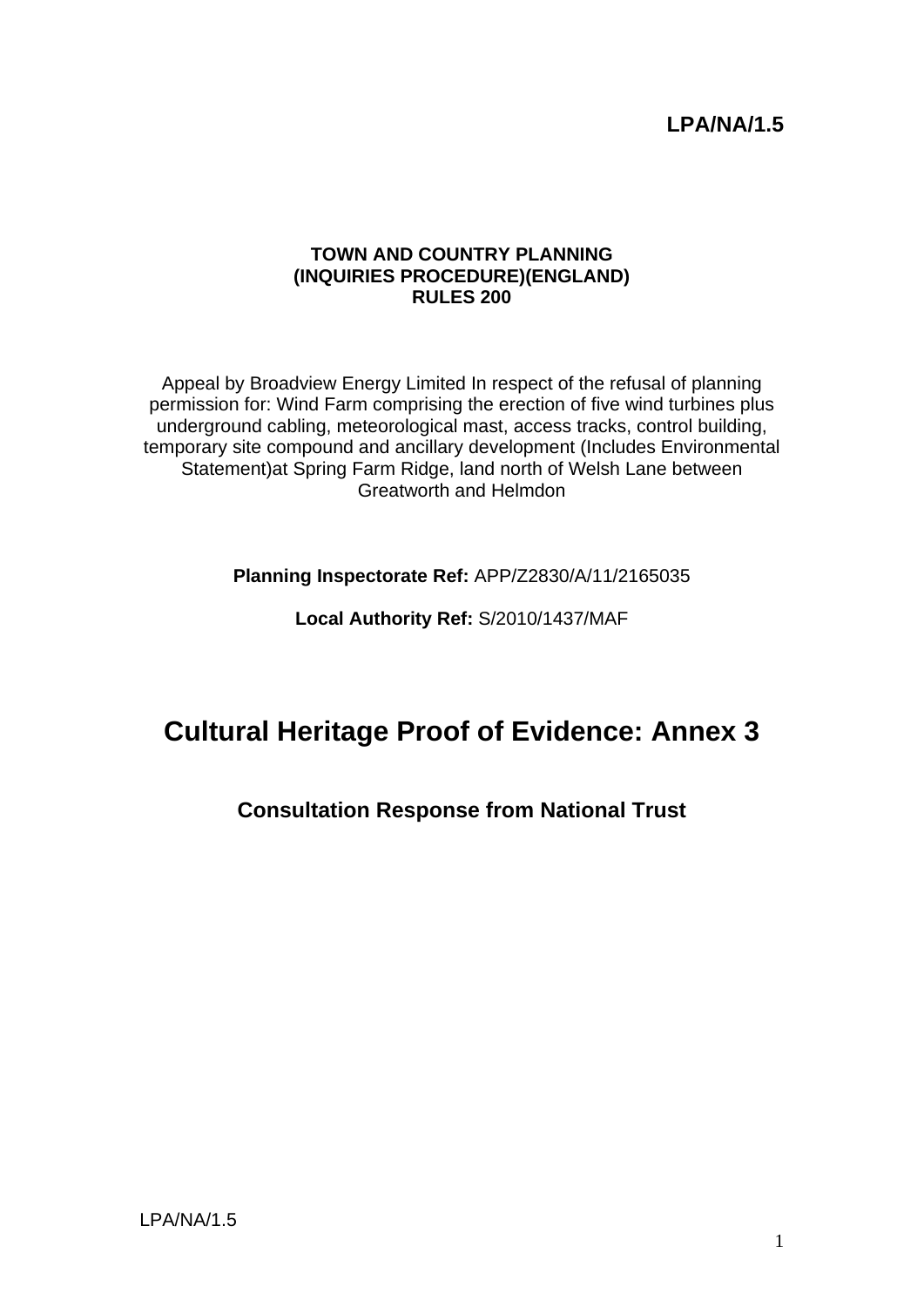### **2.4.1 Consultation response from National Trust**

alan.hubbard@nationaltrust.org.uk Direct line: +44 (0)161 925 4330 28<sup>th</sup> January 2011

Your ref: S/2010/1437/MAF Our ref: AH/ah

Mr A Preston Head of Environment and Development South Northamptonshire Council **Springfields TOWCESTER Northants** NN12 6AE

FAO Mr C Johnston

Dear Mr. Johnston,

#### **Re: Application Ref: S/2010/1437//MAF Erection of Five Wind Turbines and Associated Development at Spring Farm Ridge, land to the north of Welsh Lane, Greatworth – response from National Trust**

Thank you for your letter of  $18<sup>th</sup>$  November 2010 inviting the National Trust's comments upon the above application for planning permission. I apologise that this response is somewhat beyond your requested deadline.

#### **National Trust, Property Interests and Renewable Energy**

#### *National Trust*

National Trust is a charity and Europe's largest conservation organisation with a membership of 3.8 million people. With the support of our Parliamentary Act we are legally responsible for the protection of some of the most beautiful, historically important and environmentally sensitive places in England, Wales and Northern Ireland. This is made up of nearly 250,000 hectares of land, including 700 miles of coast and 300 historic buildings.

Within the East Midlands, the Trust has 270,000 members, some 6% of the East Midlands' population. We manage approximately 21,000 hectares of land, including 15 SSSIs and 13% of the Peak District, and are probably the region's single largest tourism operator.

#### *Property Interests in the Wider Area of the Proposed Windfarm*

LPA/NA/1.5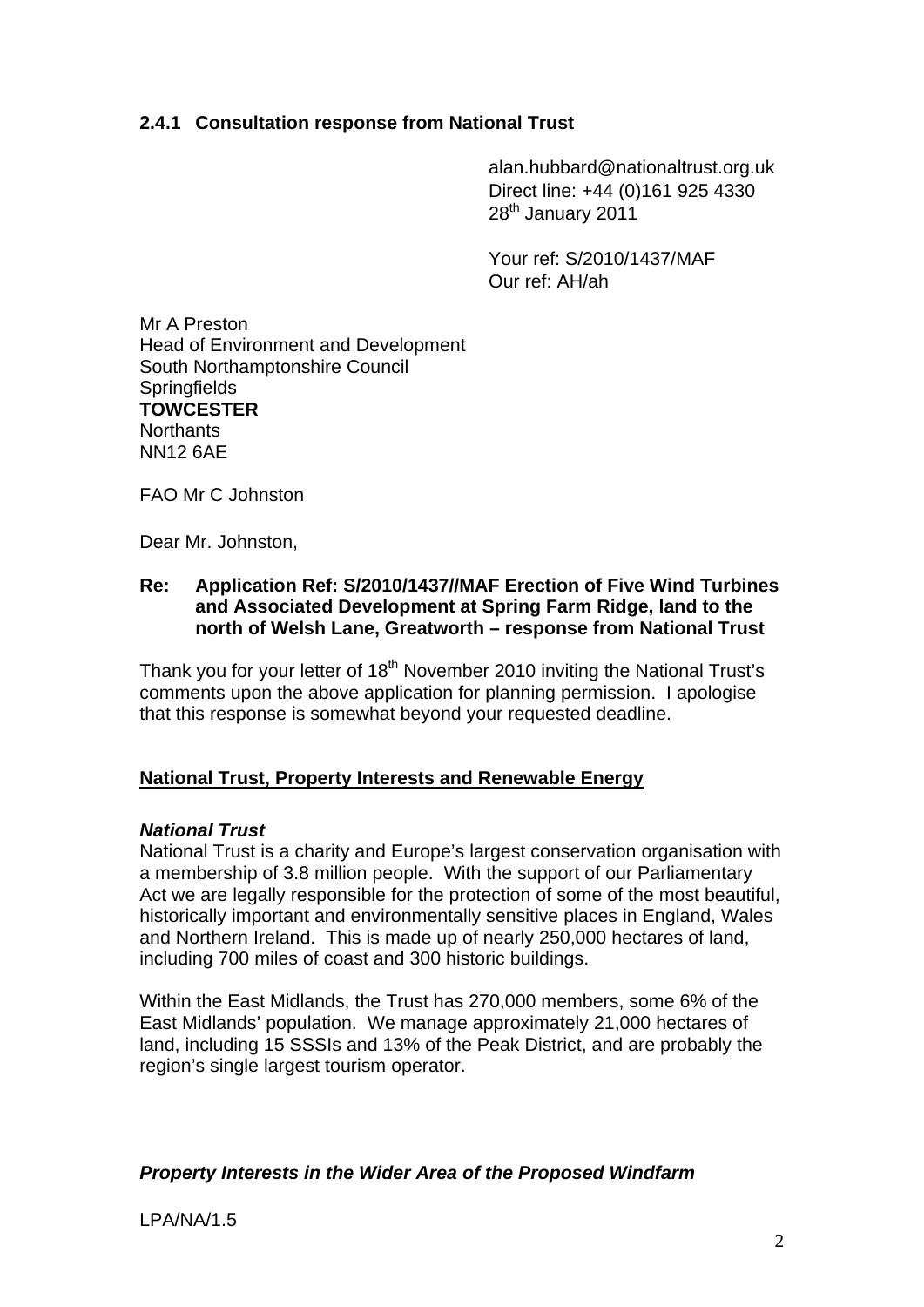**Canons Ashby –** The home of the Dryden family it has survived more or less unaltered since around 1710. It contains wall paintings and Jacobean plasterwork of the highest quality and is set within a formal garden and adjacent to an orchard. In addition there is the surprisingly grand Church, the sole survivor of the Augustinian priory from which the house takes its name.

The overall site cared for by the National Trust at Canons Ashby contains two Grade I Listed Buildings (the main house and the Priory Church), two Grade II\* Listed Buildings and seven Grade II Listed Buildings. The quite extensive Historic Park and Garden extends in all directions from the House but principally to the south west, it is Registered as Grade II\*. It is clear that this is a significant collection of historic assets that are multi-dimensional and indeed they are valued and enjoyed by some 42, 000 visitors each year as well as numerous specialist and school groups.

**Stowe Landscape Gardens –** The scale, beauty and grandeur of Stowe has inspired writers, philosophers, artists, politicians and members of the public from the 18<sup>th</sup> Century to the present day. One of the most remarkable creations of Georgian England, Stowe was created by a family once so powerful they were richer than the King. Since the National Trust acquired the Gardens in the late 1980s, an ambitious programme of restoration has ensured that over 40 temples and monuments remain, gracing an inspiring backdrop of lakes and valleys, with an endless variety of walks and trails – a delight to explore throughout the year.

The Garden is Registered Grade I and arguably is the finest, certainly one of the finest, landscape creations in the country.

Current visitor numbers are about 110, 000 per annum and are projected to rise to around 160, 000 in the next few years.

#### *National Trust approach to Renewable Energy*

The Trust already has in place a range of innovative renewables developments across its properties as well as a strong commitment to reducing energy use and improving energy conservation. The renewables industry has recognised that the Trust's ambitions are significant and appropriate, resulting in the Trust recently winning the British Renewable Energy Awards "Pioneer Award" for 2010.

The Trust has recently committed to reduce its use of fossil fuels for heat and electricity by 50% by 2020.

Our Energy Policy strongly supports a major increase in renewable energy generation nationally for electricity, heat and power appropriate to the site, and a significant expansion in micro-generation. This is important to mitigate climate change and reduce pollution and other damage to landscape, soils, wildlife, buildings, water and society associated with the exploitation and use of fossil fuels. Many of our properties are already experiencing the impacts of climate change such as flooding, storm damage, rainwater incursion, and habitat and species changes. The Trust believes that appropriate renewable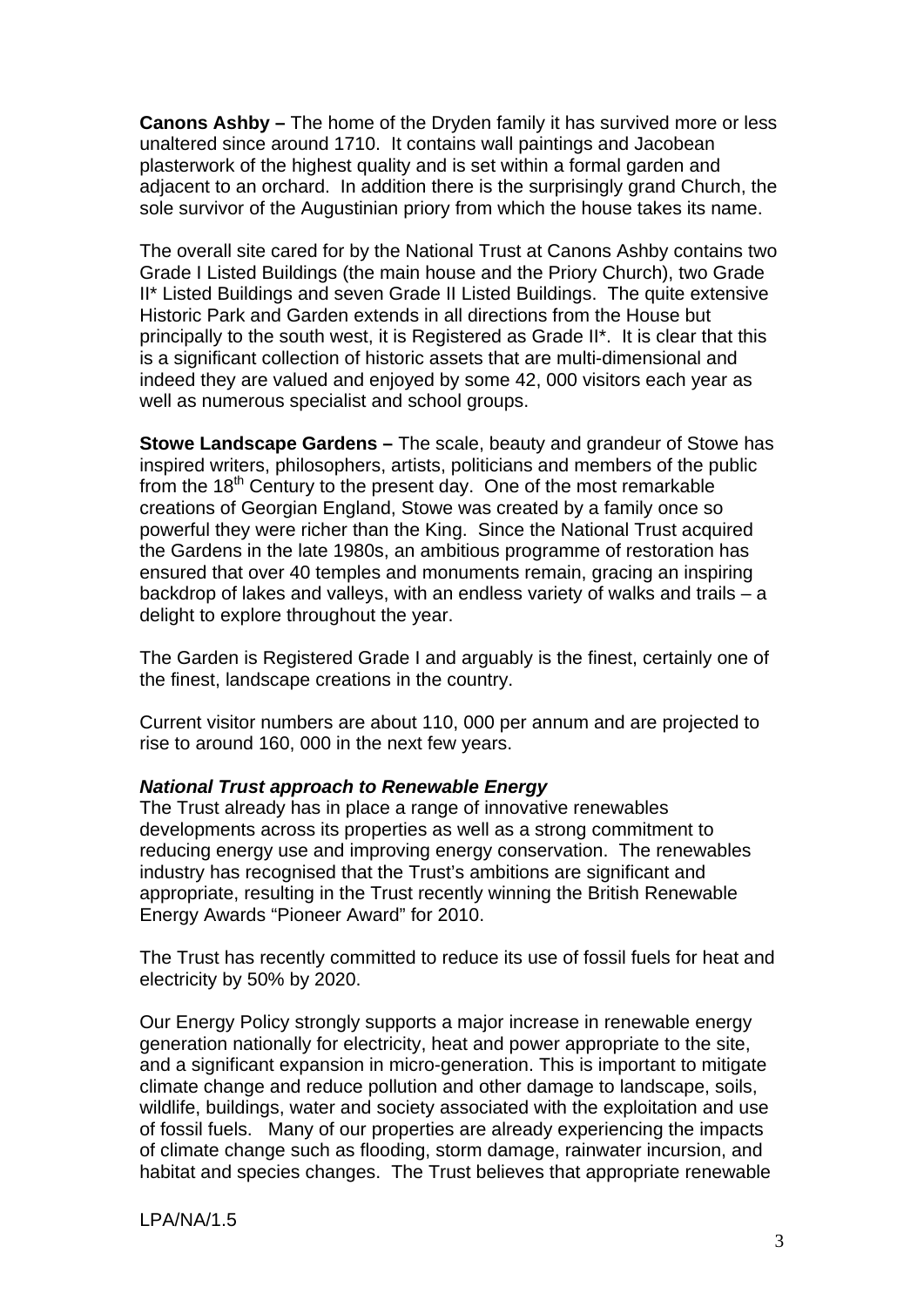energy development will help to reduce the damage to our properties from further climate changes and bring long-term benefits to society by reducing the risk of severe impacts in future.

However, we also believe that the location and design of all energy generation and distribution schemes should take account of the full range of environmental considerations, including the protection of valued landscapes, biodiversity, the historic environment, and peoples' well-being.

#### **Response to the Planning Application**

It is noted that contrary to the initial assessments the more detailed work submitted with the planning application has confirmed that both theoretically (through the ZTVI analyses) and practically (in terms of specific Viewpoint analyses) that there will be impacts upon the interests that the Trust is charged with safeguarding on behalf the nation.

The ZTVIs indicate that all five turbines would be visible from both Stowe and Canons Ashby.

Viewpoint 18 at Stowe confirms that all five turbines would be seen on the skyline within a quite open landscape. Consequently the turbines would be a relatively constant feature as people utilise the public footpath within the landscaped gardens, with both the scale of the turbines and the motion of the blades being noticeable features in what generally is a very tranquil landscape.

Viewpoint 14 suggests less direct inter-visibility with Canons Ashby, albeit the siting is closer and the turbines will accordingly appear more dominant. The specific Viewpoint chosen indicates that just one the turbines would be visible from that location. However, as people move around the property, including between the house, the garden, the former priory Church and the arrival point, a shifting range of viewpoints will be experienced several of which will not benefit from screening effect of the mature hedging in the foreground of Viewpoint 14. From some parts of the property, such as the roof of the tower of the Grade I Canons Ashby House, it is anticipated that there would be relatively uninterrupted views of all the turbines.

Overall it is considered that the visual impacts would be somewhat greater than is acknowledged in the Environmental Statement in sections 2.15 and 2.19.

It is noted that whilst correspondence between the Trust and the applicant's consultants is included at the end of the Cultural Heritage section of the Environmental Statement there is in fact no discussion in Appendix C of the impacts upon designated assets at Stowe and Canons Ashby. This is a little surprising given the number and the grading of assets clustered at these locations – indeed the Registered Historic Park and Garden at Stowe is considered to be of international importance. Policy as set out in PPS5 is

LPA/NA/1.5